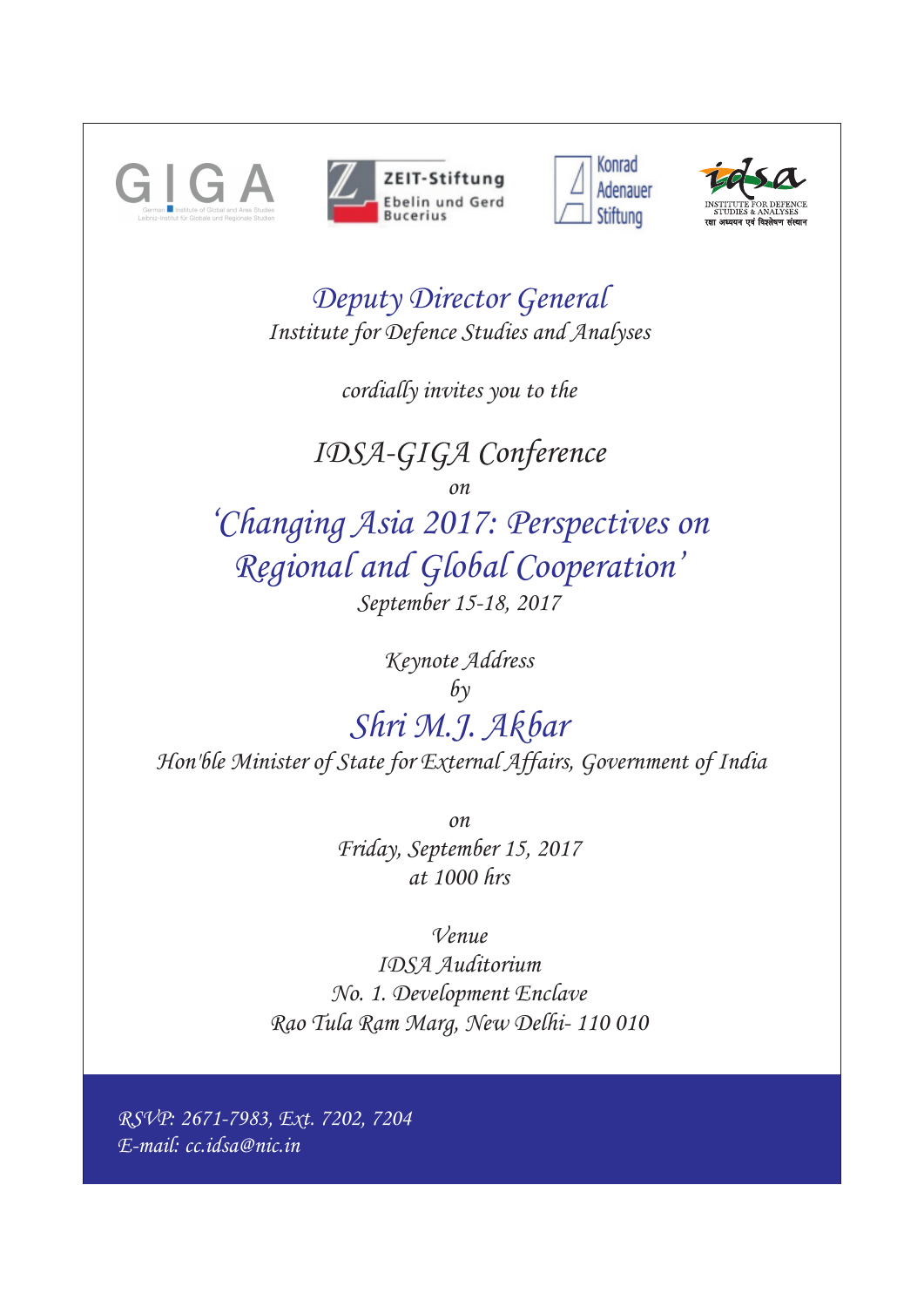# **Conference Programme**

## **Day 1, September 15, 2017 Venue: IDSA Auditorium**

0930-1000h: Registration & Tea

#### **1000-1100h: Inaugural Session**

- Welcome Remarks by **Maj Gen Alok Deb, SM, VSM (Retd), Deputy Director General, IDSA**
- Remarks by **Prof Patrick Köllner, Vice President, GIGA**
- Remarks by **Mr Peter Rimmele**, **Representative, Konrad Adenauer Stiftung (KAS)**
- Keynote Address by **Shri M.J. Akbar, Minister of State for External Affairs**

#### 1100-1130h: Tea

## **1130-1300h: Session I: (Post-) Hegemony and Multi-Polarity in Asia (Part-I)**

## **Chair: Prof Qu Bo (China Foreign Affairs University-CFAU)**

- **Prof Brantly Womack,** University of Virginia (UVA) *Mapping the Multi-Nodal Terrain of the Indo-Pacific Region*
- **Dr Nicola Nymalm**, Swedish Institute of International Affairs (UI) *Revisionism and Status Quo in Great Power Relations: The US and China in the Era of Trump*
- **Prof Robert Patman,** U Otago, New Zealand *Are the US and China on the Road to War?*

## 1300-1400h: Lunch

## **1400-1545h: Session II: (Post-) Hegemony and Multi-Polarity in Asia (Part-II)**

## **Chair: Cmde C Uday Bhaskar (Retd)**

- **Prof John Echeverri-Gent,** University of Virginia (UVA) *Beyond Unipolarity and Multipolarity: International Networks and Power in Relations Between China, India, and the United States*
- **Prof Michael Staack,** Helmut Schmidt Universität (HSU) *New Strategy or Mere Opacity? Is there an Emerging Donald J. Trump East Asia Policy?*
- **Dr Thorsten Wojczewski,** King's College *Foreign Policy and Identity: India's Quest for a Multipolar Order in Asia*
- **Dr S. Kalyanaraman,** Institute for Defence Studies and Analyses (IDSA) *External Balancing in India's China Policy*

1545-1600h: Tea

## **1600-1730h: Session III: Multilateralism and Major Initiatives in Asia**

## **Chair: Prof. Patrick Köllner, GIGA**

- **Prof Qu Bo,** China Foreign Affairs University (CFAU) *A New Asian Regional Order? Power Shift? Economic Connection and Asian Value*
- **Dr Nadine Godehardt**, German Institute for International and Security Affairs (SWP) - *China's Initiative to Re-map the World*
- **Prof S. D. Muni**, Institute for Defence Studies and Analyses (IDSA) *East Asia Summit as the Fulcrum of Asian Security Dialogue*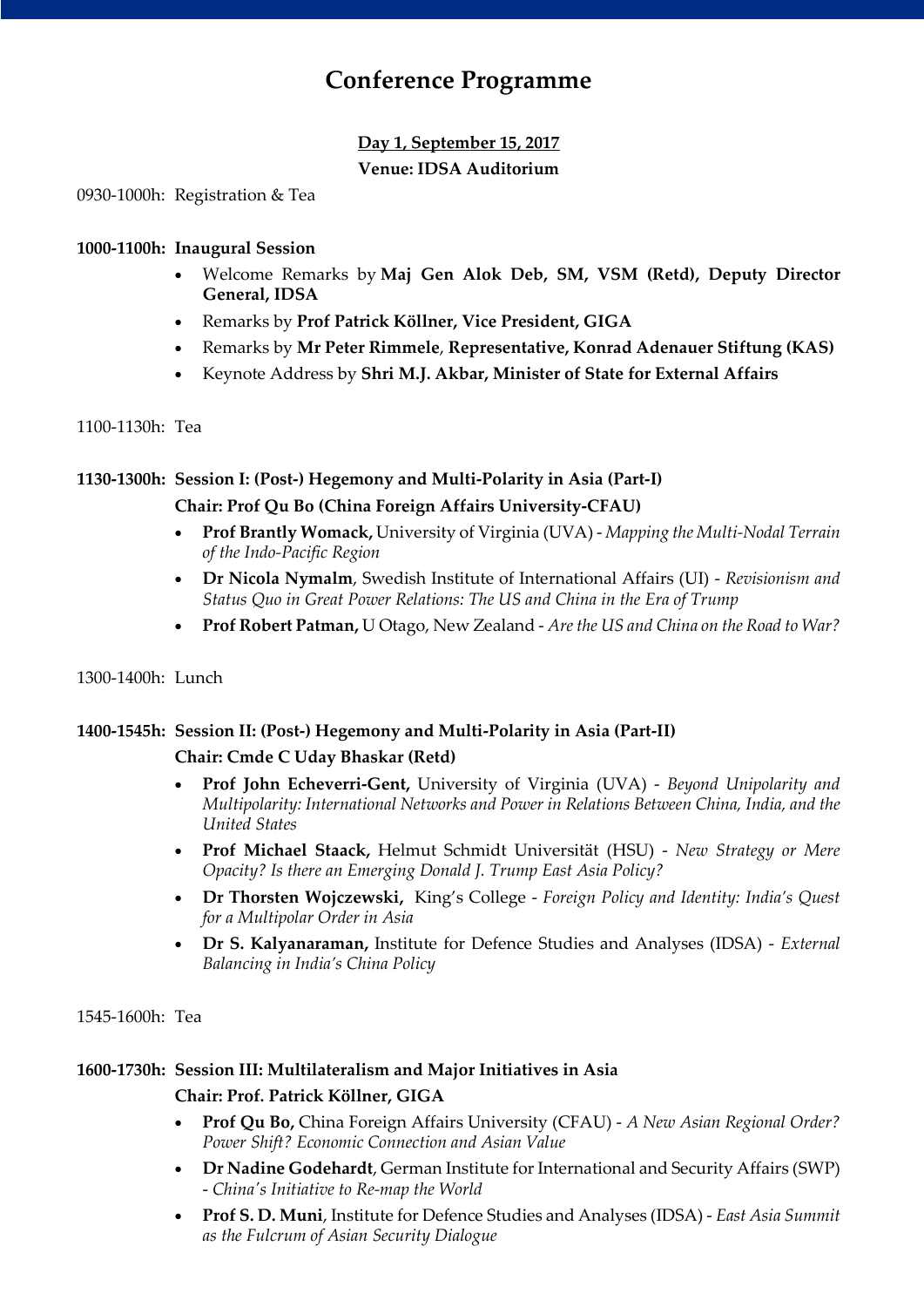# **Day 2, September 16, 2017 Venue: IDSA Auditorium**

## **0930-1115h: Session IV: Strategic Partnerships of China, India, and the US in Asia**

## **Chair: Shri Rajiv Sikri, Former Secretary (East)**

- **Dr Björn Jerdén,** Swedish Institute of International Affairs (UI) *Abandonment in the US-Japan Alliance*
- **Dr Meena Singh Roy,** Institute for Defence Studies and Analyses (IDSA) *India and the West Asian Region: Securing Economic Interests and Building Strategic Partnership*
- **Mr Georg Strüver,** German Institute of Global and Area Studies (GIGA) *China's Road to Central Asia: Pursuing Diplomatic and Security Interests through Strategic Partnerships*

## 1115-1130h: Tea

# **1130-1300h: Session V: Cooperation and Competition between China and India Chair: Shri Shyam Saran, Former Foreign Secretary**

- **Prof Xia Liping,** China Foreign Affairs University (CFAU) *The Consular Dimension of Sino-Indian Cooperation*
- **Shri Ashok K Kantha,** Director, Institute for Chinese Studies
- **Prof Zhou Hui,** China Foreign Affairs University (CFAU) *Indian Mindset on Belt and Road: From the Perspective of Indian Strategic Culture*

## 1300-1400h: Lunch

## **1400-1530h: Session VI: The Ideational Bases and Domestic Drivers of the Foreign Policies of China, India and the US I**

## **Chair: Prof. John Owen (University of Virginia-UVA)**

- **Prof Joachim Betz,** German Institute of Global and Area Studies (GIGA) *China and India in Global Governance: The Discourse on Fairness*
- **Dr Wu Lin,** China Foreign Affairs University (CFAU) *Preventive Diplomacy for Conflict Management in the Asia Pacific: A Chinese Perspective*
- **Dr Ashok Behuria,** Institute for Defence Studies and Analyses (IDSA) *Domestic Drivers of India's Neighbourhood Policy*

## 1530-1545h: Tea

## **1545-1730h: Session VI: The Ideational Bases and Domestic Drivers of the Foreign Policies of China, India and the US II**

## **Chair: Prof Brantly Womack, University of Virginia (UVA)**

- **Ms Medha,** German Institute of Global and Area Studies (GIGA) *The Foreign Politics of Identity: The Dialectic of Self and Other in India's Foreign Policy*
- **Dr Smruti S. Pattanaik,** Institute for Defence Studies and Analyses (IDSA) *India and Bangladesh Land and Maritime Boundary Settlement: A Model to Follow*
- **Prof Sandra Destradi**, German Institute of Global and Area Studies (GIGA) and Helmut Schmidt Universität (HSU), **Dr Johannes Plagemann** (GIGA) and Dr **Chanchal Kumar Sharma** (Central University of Harýana) - *Centre-State Relations and Subnational Governments' International Engagements: Evidence from India*